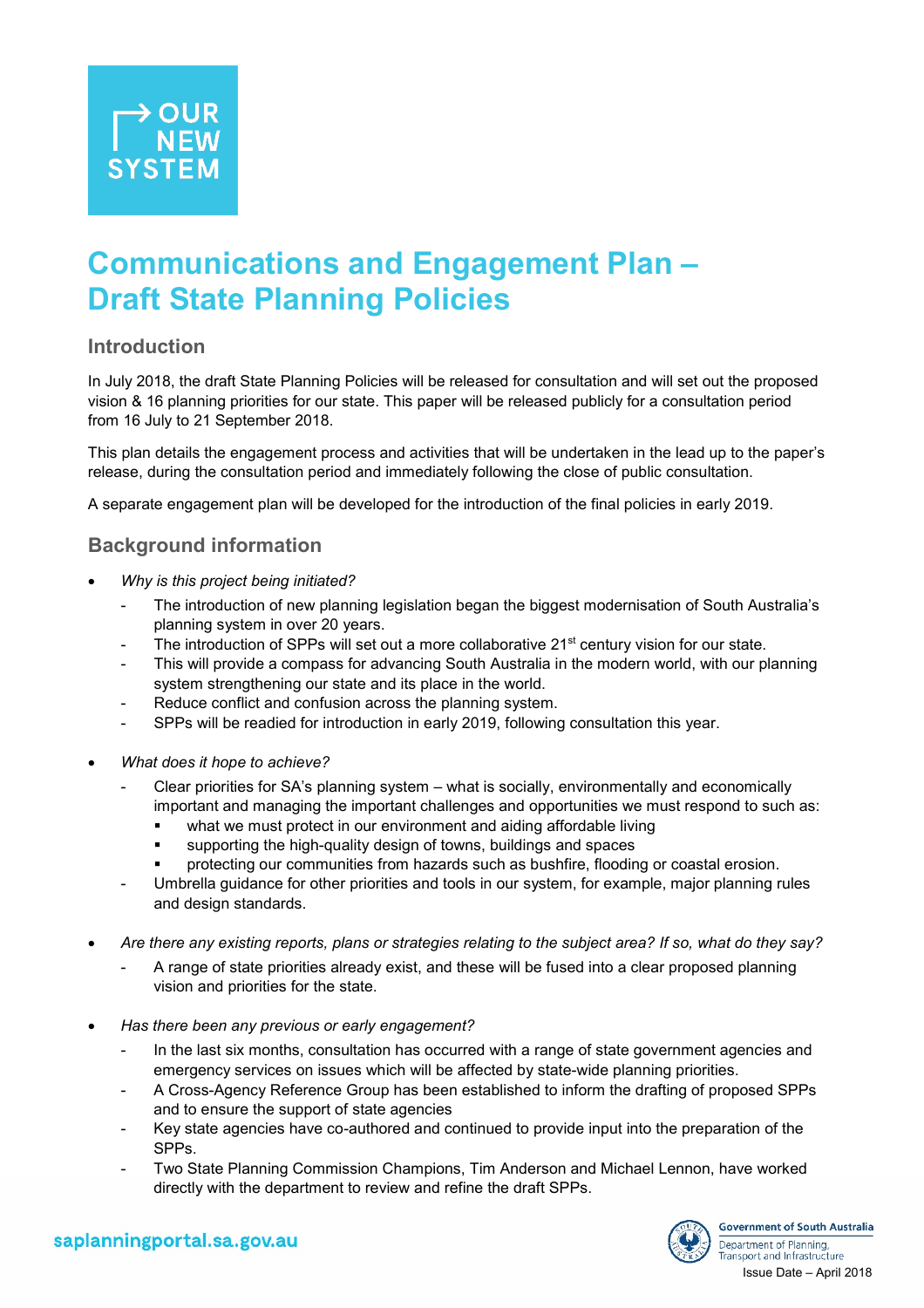- Draft SPPs have been provided to Commission members for review and comment.
- A workshop was held with Commission members to review the draft SPPs in detail.
- A Commission led public workshop was held in May 2018 where the proposed policies in each of the SPPs were reviewed and tested.

#### **Engagement purpose**

The purpose of this engagement is to ensure that individuals, organisations and communities interested in and/or affected by the new SPPs have an opportunity be involved and contribute towards development of the final SPPs.

Specifically, the engagement will:

- Discuss, for the first time, with the public the big vision and priorities of our state planning system
- Test the proposed vision and planning priorities for our state making clear what is proposed, checking they are the right priorities or if there are other priorities, and refining them as required.

#### **Engagement objectives**

In accordance with IAP2's public participation spectrum, the engagement objectives are to:

- INFORM Provide balanced and objective information to help audiences understand the draft SPPs
- CONSULT Obtain public feedback on the draft SPPs, possible alternatives and amendments
- INVOLVE Work with the public through the engagement process to ensure their concerns and aspirations are understood and considered
- COLLABORATE Partner with the government agencies on SPP decisions including the development of alternatives and the final solution

### **Community Engagement Charter**

The development of the SPPs is required to comply with the principles of the Community Engagement Charter under the *Planning, Development and Infrastructure Act 2016.*

The Community Engagement Charter sets out best practice guidelines for community engagement in relation to the preparation and amendment of planning policies, strategies and schemes.

The table below outlines the ways in which this plan supports the five principles of the Charter and how success will be defined and measured.

A detailed analysis of the Charter engagement evaluation and tools for measuring success of the SPP consultation is contained at Appendix A.

| <b>Charter principles</b>    | <b>Performance outcomes</b>                                     | <b>Engagement measures</b>                                                                                                                                                                                                                                                                                                                                                                                                                                   |
|------------------------------|-----------------------------------------------------------------|--------------------------------------------------------------------------------------------------------------------------------------------------------------------------------------------------------------------------------------------------------------------------------------------------------------------------------------------------------------------------------------------------------------------------------------------------------------|
| (1) Engagement is<br>genuine | People had faith and<br>confidence in the<br>engagement process | Targeted at a wide range of stakeholders<br>٠<br>using a range of channels<br>Timeline sufficient for people to hear/see the<br>$\bullet$<br>opportunity to have a say (8 weeks)<br>The Commission will prepare its Consultation<br>$\bullet$<br>Report in accordance with section 73 (7) of<br>the PDI Act, outline what was heard and how<br>it was responded to and the evaluation of<br>engagement. This will be published on the<br>SA Planning Portal. |

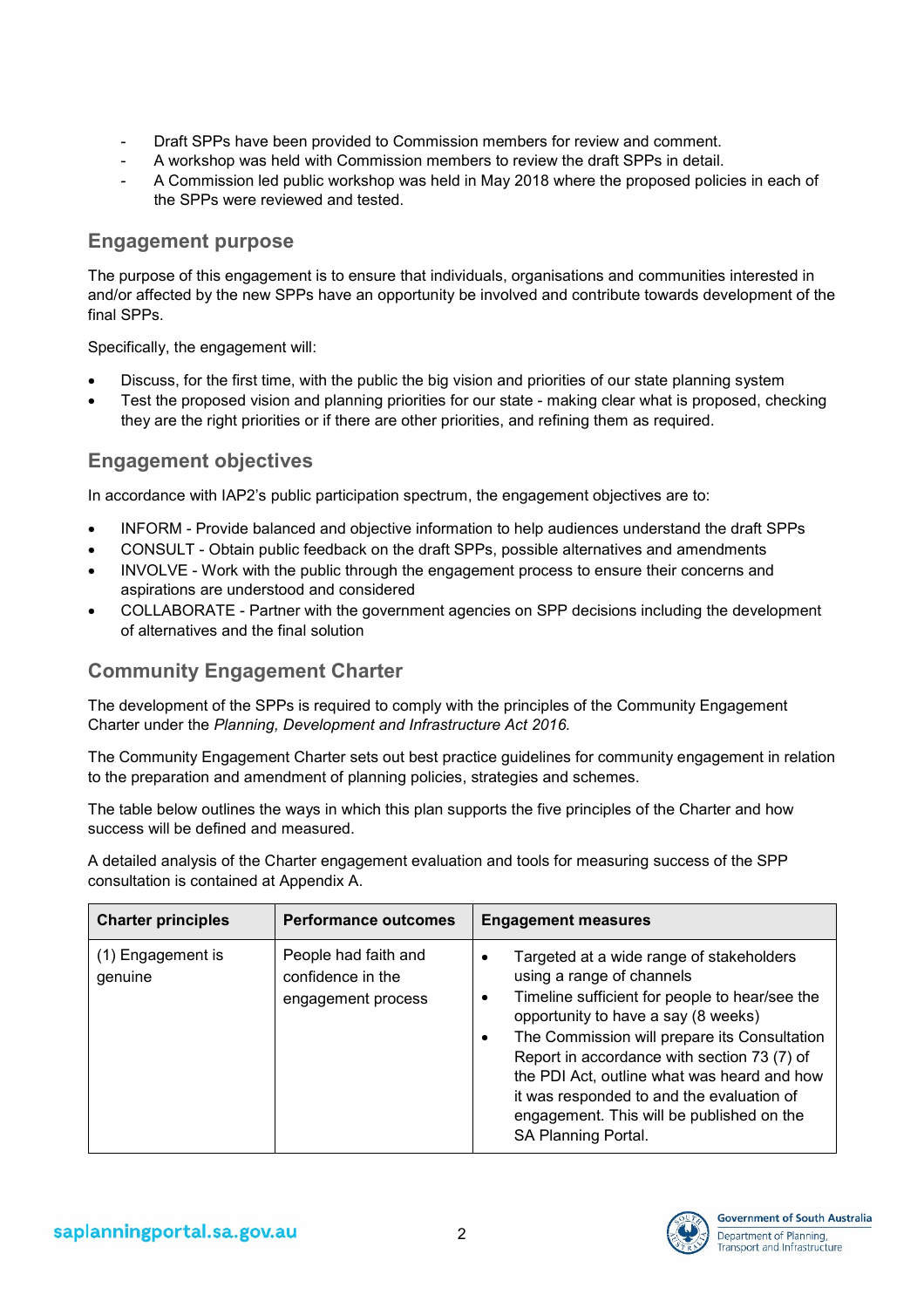| <b>Charter principles</b>                                | <b>Performance outcomes</b>                                                                                                                                                                                         | <b>Engagement measures</b>                                                                                                                                                                                                                                                                                                                                                                                                                                                                                                   |
|----------------------------------------------------------|---------------------------------------------------------------------------------------------------------------------------------------------------------------------------------------------------------------------|------------------------------------------------------------------------------------------------------------------------------------------------------------------------------------------------------------------------------------------------------------------------------------------------------------------------------------------------------------------------------------------------------------------------------------------------------------------------------------------------------------------------------|
| (2) Engagement is<br>inclusive and respectful            | Affected and interested<br>people had the<br>opportunity to participate<br>and be heard                                                                                                                             | Easy to understand information to help<br>$\bullet$<br>audiences understand why it is relevant to<br>them and how they can have a say<br>Information provided is targeted to<br>practitioners and for members of the<br>public to enable them to have a say. It<br>will explain the role of SPPs within the<br>planning system and how the public can<br>influence the high level strategic policy<br>framework for the new system.                                                                                          |
| (3) Engagement is fit for<br>purpose                     | People were effectively<br>engaged and satisfied<br>with the process<br>People were clear about<br>the proposed change and<br>how it would affect them                                                              | A broad range of activities offered in a mix of<br>$\bullet$<br>ways, to reach a wide pool of stakeholders<br>The public will be informed through a<br>variety of media channels, to gain<br>maximum reach- Your SAY, SA<br>Planning Portal, DPTI Social media,<br>media release<br>Stakeholders known as interested and<br>impact will be directly notified by email.<br>Those stakeholders significantly<br>impacted have targeted<br>workshops/information session.<br>Government agencies involved in<br>preparing SPPS. |
| (4) Engagement is<br>informed and<br>transparent         | All relevant information<br>was made available and<br>people could access it<br>People understood how<br>their views were<br>considered, the reasons<br>for the outcomes and the<br>final decision that was<br>made | Information clearly articulates key matters,<br>$\bullet$<br>what we are gathering views on, how<br>participants can get involved and how<br>feedback will be used<br>All submissions will be acknowledged and<br>$\bullet$<br>advised of the next steps.<br>The Commission's engagement report will be<br>$\bullet$<br>released through a variety of media<br>channels.                                                                                                                                                     |
| (5) Engagement<br>processes are reviewed<br>and improved | The engagement was<br>reviewed and<br>improvements<br>recommended                                                                                                                                                   | Measures of success are identified and will<br>$\bullet$<br>be evaluated at the conclusion of the<br>engagement, and at each stage of<br>engagement if required.<br>Any issues raised about the engagement<br>$\bullet$<br>during the process will be considered and<br>action will be taken if considered appropriate.                                                                                                                                                                                                      |

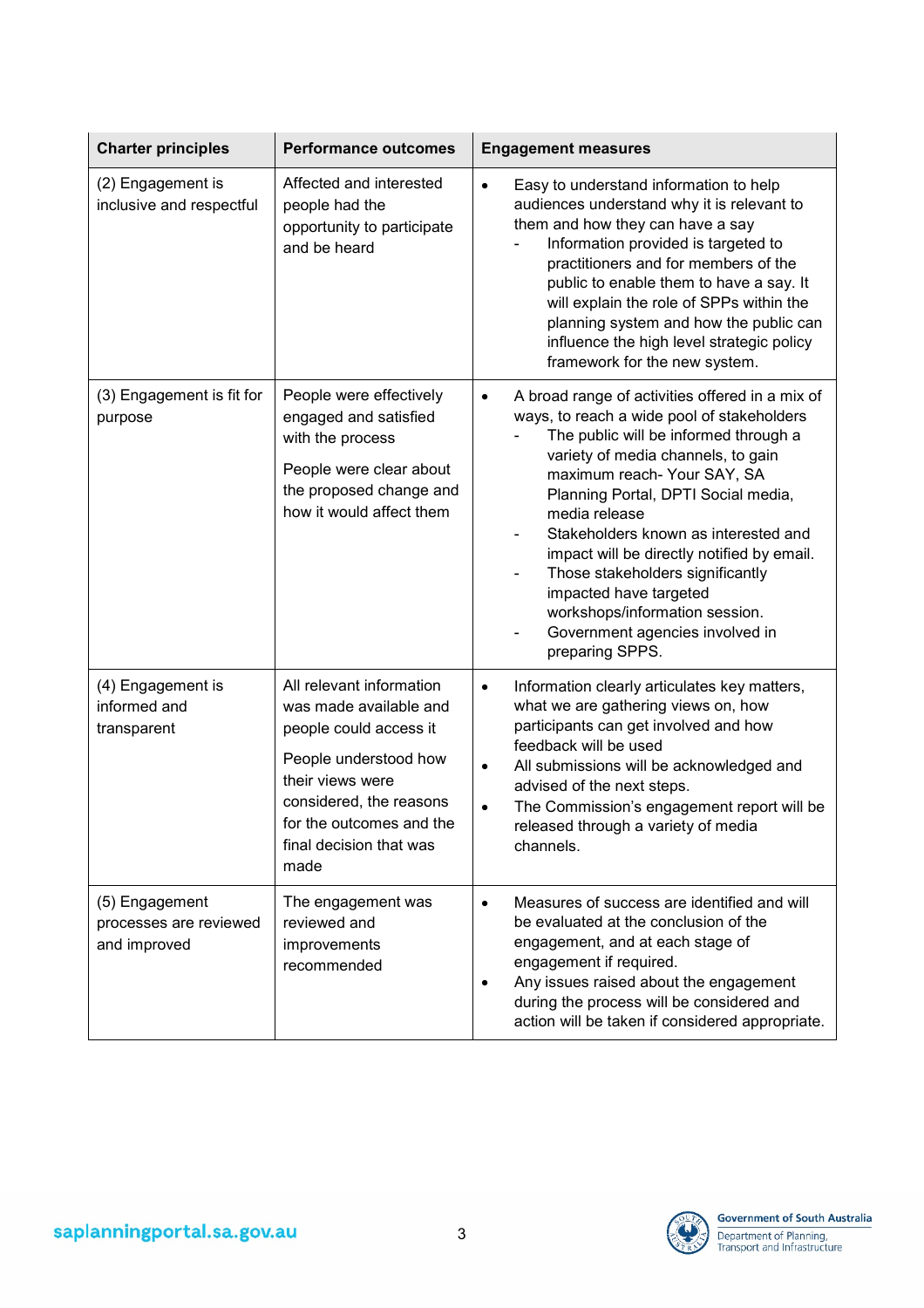# **Scope of influence**

Aspects of the project which stakeholders and the community *can* influence are:

- Vision for our state's planning system
- Priorities for our state's planning system including the number and topics of SPPs

Aspects of the project which stakeholders and the community *cannot* influence are:

- The existence of SPPs the need to produce them is enshrined in law
- Five out of the 16 priorities proposed the title of these planning priorities cannot be removed or substantially changed due to legislative requirements.

### **Key messages**

The following key messages underpin the engagement regarding SPPs. Additional key messages will be created for specific stakeholder communications collateral as required.

#### *Overarching Key Messages*

- The SPPs will deliver a 21<sup>st</sup> century vision and planning priorities for our state
- The SPPs will help advance South Australia in the modern world, by creating a great planning system
- The SPPs will set clear priorities on what is socially, environmentally and economically important for South Australia.
- The SPPs will enable our planning system to respond to current opportunities and challenges.
- The SPPs will be in effect in early 2019, following public consultation in mid-2018.
- The Commission is keen to hear from the community on these significant and influential policies. In releasing the policies the Commission recognises it as current thinking but welcomes contribution in setting SA up for the future.

#### *Engagement Key Messages*

- The SPPs are the highest order of policy document in SA's planning system and their release on consultation is a significant step forward in the planning reform process.
- The SPPs reflect the Commission's current thinking and best endeavours to shape South Australia's future. The Commission is keen to hear community input on the aspirational nature of the SPPs and if they adequately provide for SA's planning future.
- The draft SPPs are being publicly released on 16 July 2018 for consultation.
- We are seeking your feedback on the proposed vision and 16 state policy areas contained in the draft SPPs.
- There is a wide range of ways that you can contribute to the SPPs discussion.
- Visit www.SAplanningportal.com.au to find out how you can get involved and join in the discussion.
- You have until 21 September 2018 to provide your feedback and contribute to the development of our SPPs.

# **Spokespeople**

The Commission will nominate members as spokespeople based on their specific expertise. DPTI staff will provide support for workshops and engagement activities.

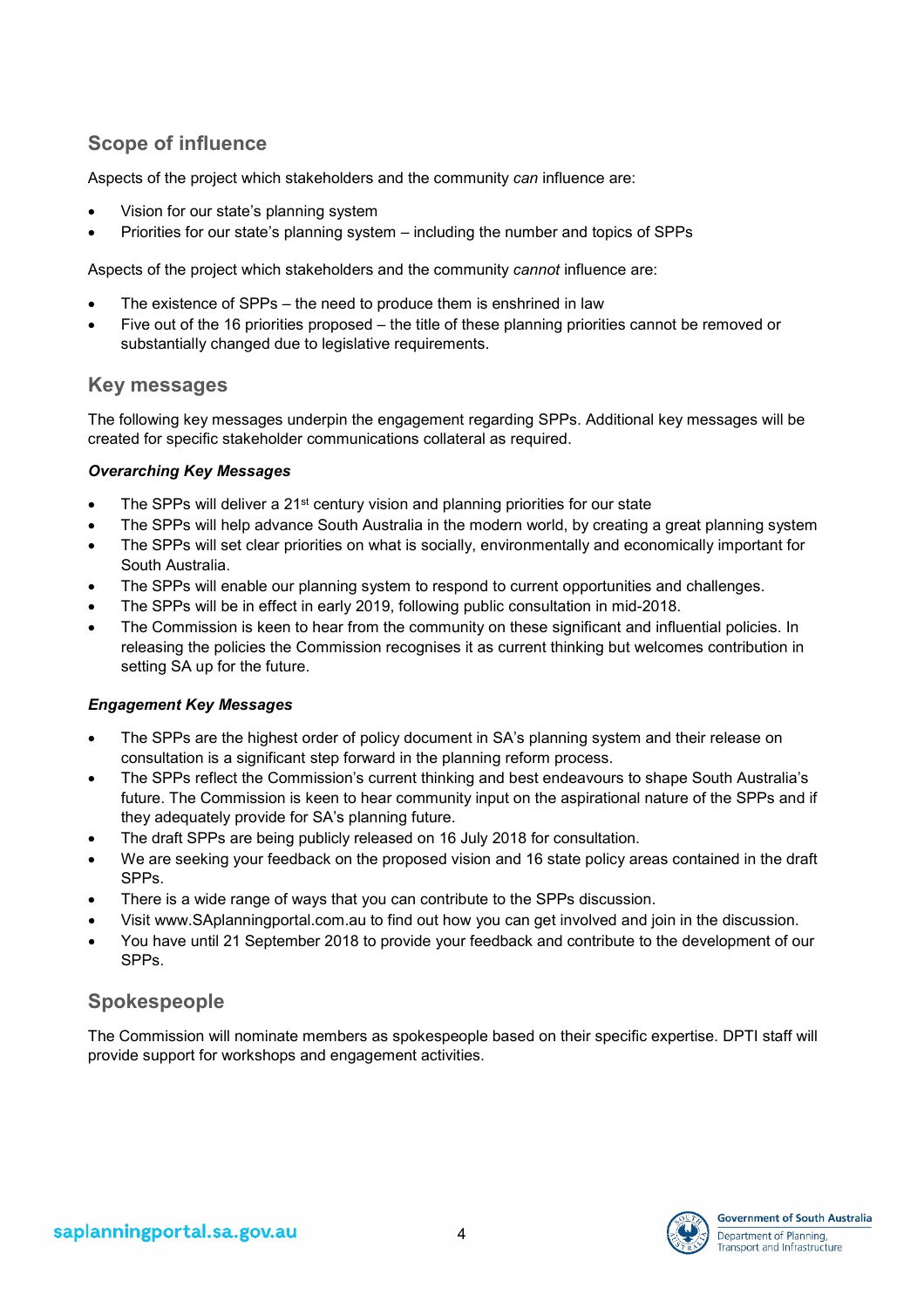## **Target Audiences**

The following stakeholder groups and communities will be engaged on the draft SPPs:

#### *Ministers and State Agencies*

- State leaders Planning Minister, Other Ministers, Cabinet members
- State Agencies
- State advisory committees and liaison groups
- Referral Bodies

#### *Local Government*

- Local Government Association
- Council Administration
- Elected Members

#### *SA Planning Practitioners*

- Peak planning bodies PCA, PIA, HIA, UDIA, LGA, Master Builders,
- State government planning development teams
- Local government planning development teams
- Industry practitioners
- Key Advocates of the

#### *Key Advocates and Influencers*

• Identified individuals who publicly support and are willing to champion specific policy areas within the SPPs. This will occur through the Commission Round Table discussions, outlined in the Commission's overarching Communications Plan.

#### *Public & Community Groups*

- Interest & Community Groups relevant to SPP policy areas (e.g. heritage, environment, local community action groups, etc)
- **Education Sector**
- General Public/South Australian Residents
- **Media**

A more detailed SPP stakeholder and community mapping analysis is contained at Appendix B.

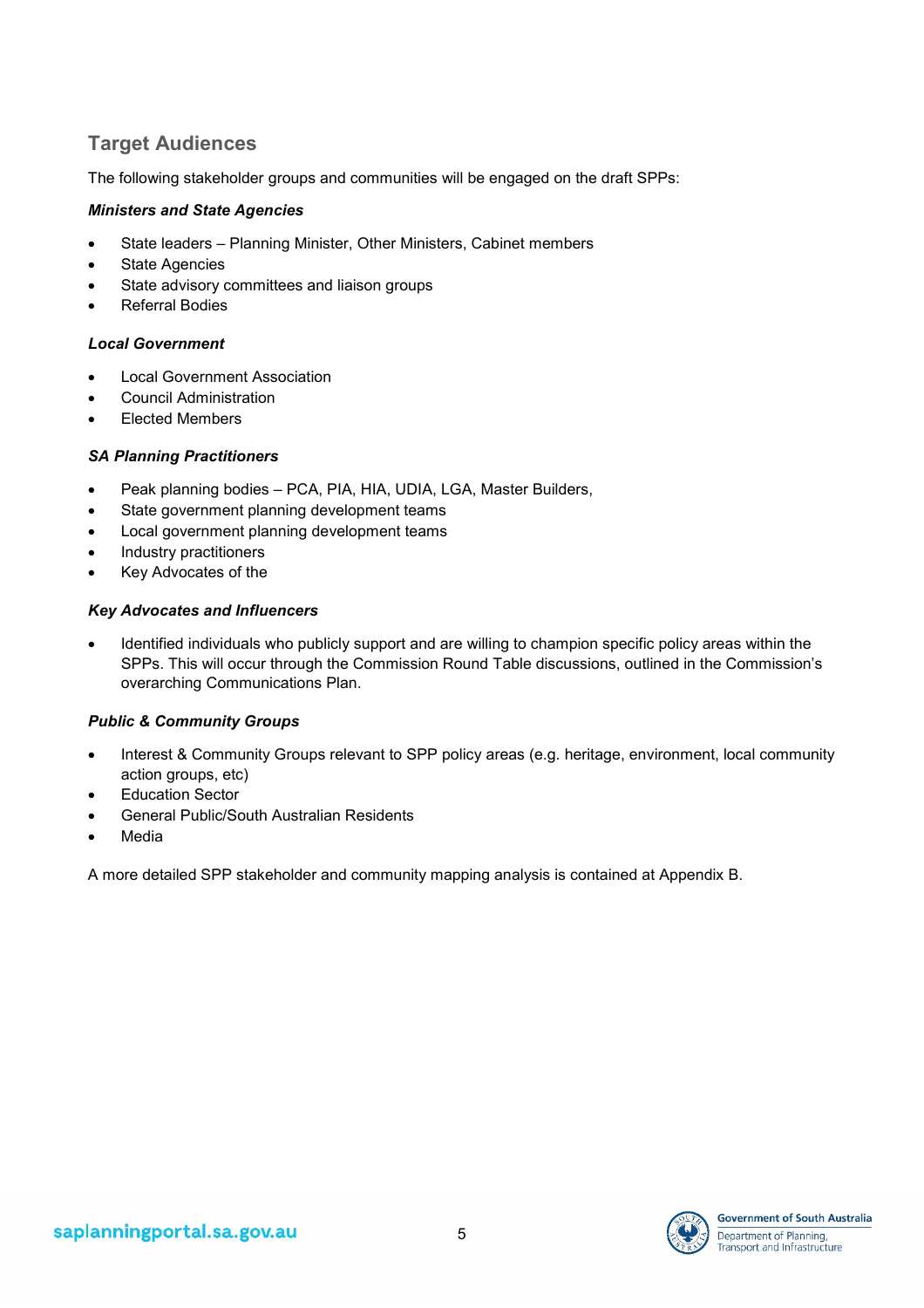# **Engagement Approach**

The SPP engagement is planned over several phases from January to December 2018 as detailed below.

A detailed calendar of engagement activity, with specific channels and tactics for each phase, is contained at Appendix C.

| <b>Timeframe</b>            | <b>Phase</b>              | <b>Activity</b>                                                                                                                                                                                              |
|-----------------------------|---------------------------|--------------------------------------------------------------------------------------------------------------------------------------------------------------------------------------------------------------|
| Jan $-$ June 2018           | <b>Early Consultation</b> | Early consultation with key state agencies, local government<br>and SA planning practitioners to help formulate draft SPPs                                                                                   |
| $May - June$<br>2018        | Planning the project      | Research to identify external community and stakeholders,<br>and how they engage with each other and around the topic<br>Preparation and approval of engagement plan<br>Preparation of engagement collateral |
| <b>July 2018</b>            | Launching the project     | Announce SPP consultation project<br>Inform interested stakeholders                                                                                                                                          |
|                             |                           | Promote discussion & encourage participation                                                                                                                                                                 |
| $July -$<br>September 2018  | <b>Public Engagement</b>  | <b>Consultation commences</b><br>Collect feedback on, and discuss aspects of, proposed<br>solution                                                                                                           |
|                             |                           | Responsive engagement                                                                                                                                                                                        |
|                             |                           | Internal process to gather & analyse information collected<br>from consultation                                                                                                                              |
| September/<br>November 2018 | Close Engagement          | Post-consultation: Thank participants and inform of next<br>steps                                                                                                                                            |
|                             |                           | Evaluation of engagement / Release of What we have heard<br>report / lessons learnt                                                                                                                          |
| 2019                        | <b>Public Release</b>     | Launch of State Planning Policies following Ministerial<br>approval                                                                                                                                          |

### **Evaluation**

Feedback will be sought from all participants involved in SPP engagement activities such as workshops, focus groups etc, via electronic distribution of a feedback form/participant survey which will help inform future engagement activities.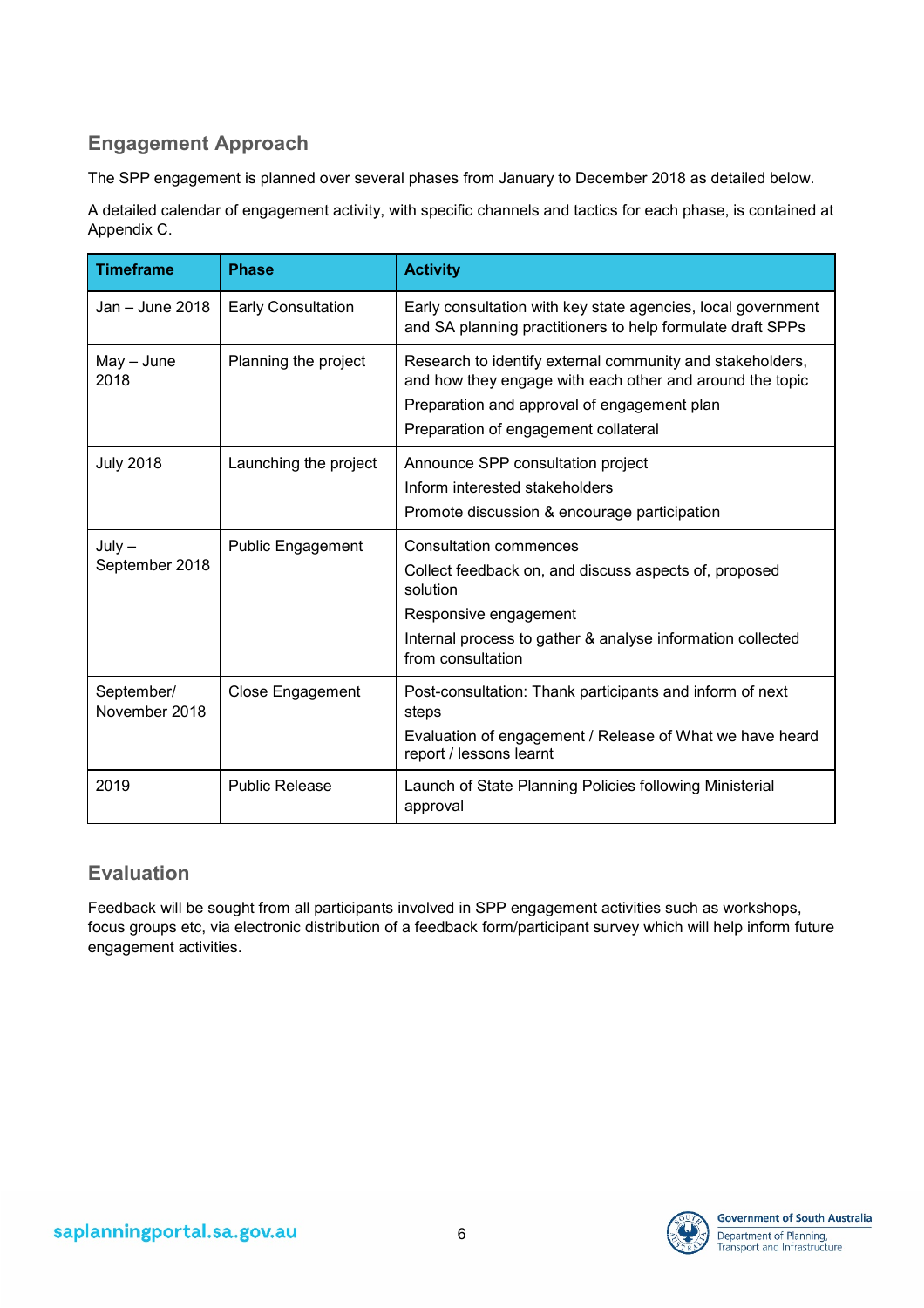### **Appendix A: Measuring success**

At the completion of engagement all submitters will receive an email to provide an assessment of the performance criteria 1-4 below to assist in informing the success of engagement. This criteria will also be provided to participants at any workshops, provided in hard copy at the event and by email at the close of the event.

The Project Manager with assistance of C & E Specialists will provide an assessment against criteria 5 to 9 below.

The evaluation of the responses will be included in the statutory report (section 73(7) of PDI Act) to the Commission and the Minister, reporting on the engagement activities and compliance with the Community Engagement Charter. This will be also referenced in the Commission Report (section 74 (3)(b) to the Governor of South Australia and the Environment Resources and Development Committee of Parliament.

Any issues raised about the engagement during the process will be considered and action will be taken if considered appropriate.

| <b>Charter</b><br><b>Criteria</b>                                                                                                                     | <b>Charter</b><br><b>Performance</b><br>outcomes                                    | <b>Responde</b><br>nt | Indicator <sup>2</sup>                                                                    | <b>Evaluation tool 3</b><br>Exit survey / follow up<br>survey                                                                                                                                                                                                   | <b>Measuring</b><br>success of<br>project<br>engagement |
|-------------------------------------------------------------------------------------------------------------------------------------------------------|-------------------------------------------------------------------------------------|-----------------------|-------------------------------------------------------------------------------------------|-----------------------------------------------------------------------------------------------------------------------------------------------------------------------------------------------------------------------------------------------------------------|---------------------------------------------------------|
| Principle 1:<br>Engagement<br>is genuine                                                                                                              | • People had faith<br>and confidence in<br>the engagement<br>process.               | Community             | I feel the<br>engagement<br>genuinely sought<br>my input to help<br>shape the<br>proposal | Likert scale - strongly<br>disagree to strongly agree                                                                                                                                                                                                           | Per cent from<br>each response.                         |
| Principle 2:<br>Engagement<br>is inclusive<br>and                                                                                                     | ■ Affected and<br>interested people<br>had the<br>opportunity to<br>participate and | Community             | I am confident<br>my views were<br>heard during the<br>engagement                         | Likert scale - strongly<br>disagree to strongly agree                                                                                                                                                                                                           | Per cent from<br>each response.                         |
| respectful                                                                                                                                            | be heard.                                                                           | Project<br>Lead       | The engagement<br>reached those<br>identified as<br>community of<br>interest.             | - Representatives from most<br>community groups<br>participated in the<br>engagement<br>Representatives from some<br>community groups<br>participated in the<br>engagement<br>. There was little<br>representation of the<br>community groups in<br>engagement. | Per cent from<br>each response.                         |
| Principle 3:<br>• People were<br>effectively<br>Engagement<br>engaged and<br>is fit for<br>satisfied with the<br>purpose<br>process.<br>• People were |                                                                                     | Community             | I was given<br>sufficient<br>information so<br>that I could take<br>an informed view.     | Likert scale - strongly<br>disagree to strongly agree                                                                                                                                                                                                           | Per cent from<br>each response.                         |
|                                                                                                                                                       | clear about the<br>proposed change<br>and how it would<br>affect them.              |                       | I was given an<br>adequate<br>opportunity to be<br>heard                                  | Likert scale - strongly<br>disagree to strongly agree                                                                                                                                                                                                           | Per cent from<br>each response.                         |

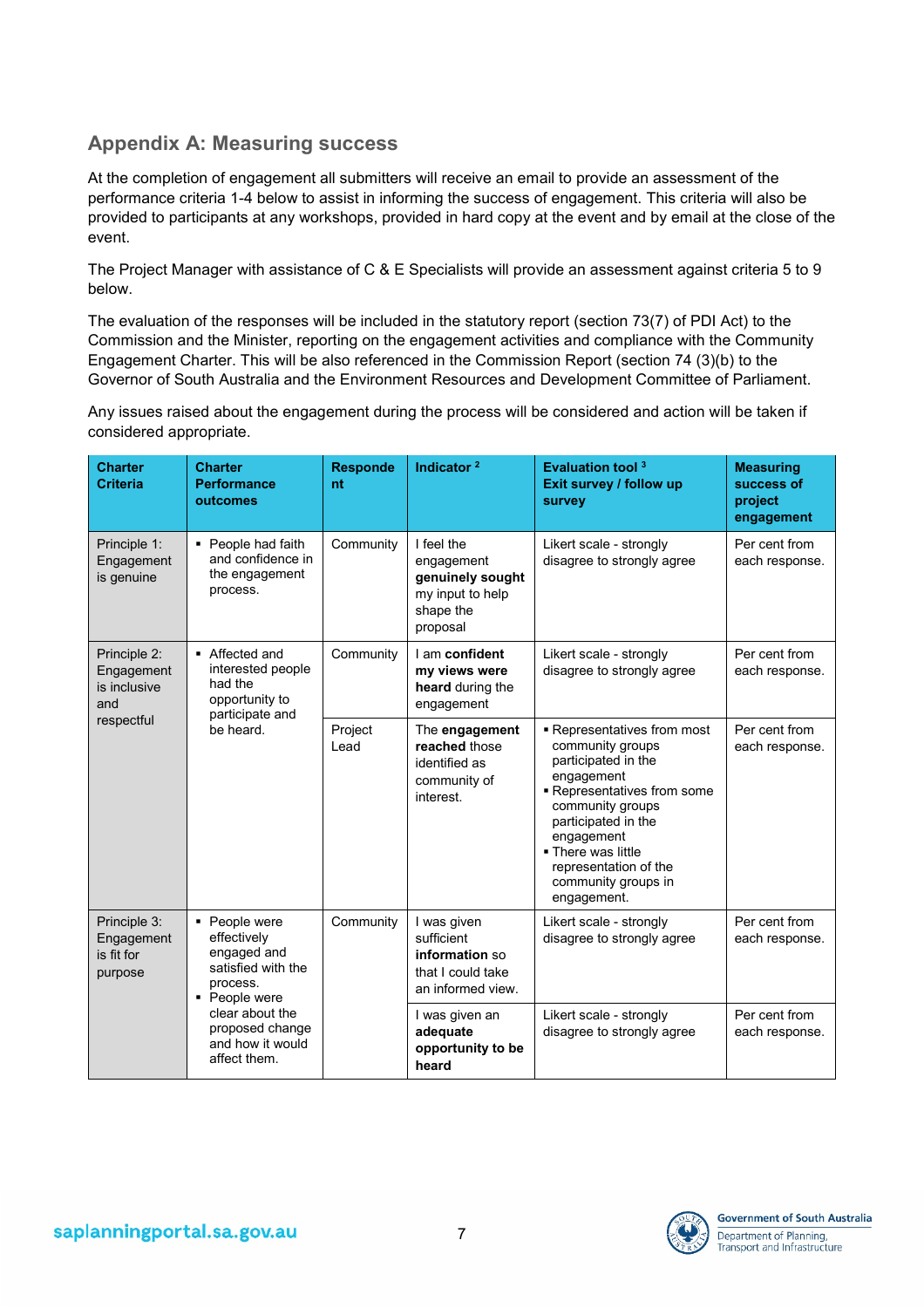| <b>Charter</b><br><b>Criteria</b>                                                                                    | <b>Charter</b><br><b>Performance</b><br>outcomes                                                                                                                                                                                      | <b>Responde</b><br>nt | Indicator <sup>2</sup>                                                                                                                            | <b>Evaluation tool 3</b><br>Exit survey / follow up<br>survey                                                                                                                                                                                                                                        | <b>Measuring</b><br>success of<br>project<br>engagement |
|----------------------------------------------------------------------------------------------------------------------|---------------------------------------------------------------------------------------------------------------------------------------------------------------------------------------------------------------------------------------|-----------------------|---------------------------------------------------------------------------------------------------------------------------------------------------|------------------------------------------------------------------------------------------------------------------------------------------------------------------------------------------------------------------------------------------------------------------------------------------------------|---------------------------------------------------------|
| Principle 4:<br>Engagement<br>is informed<br>and<br>transparent                                                      | • All relevant<br>information was<br>made available<br>and people could<br>access it.<br>• People<br>understood how<br>their views were<br>considered, the<br>reasons for the<br>outcomes and<br>the final decision<br>that was made. | Community             | I felt informed<br>about why I was<br>being asked for<br>my view, and the<br>way it would be<br>considered.                                       | Likert scale - strongly<br>disagree to strongly agree                                                                                                                                                                                                                                                | Per cent from<br>each response.                         |
| Principle 5:<br>Engagement<br>processes<br>are reviewed<br>and improved                                              | The engagement<br>٠<br>was reviewed<br>and<br>improvements<br>recommended.                                                                                                                                                            | Project<br>Lead       | <b>Engagement was</b><br>reviewed<br>throughout the<br>process and<br>improvements put<br>in place, or<br>recommended for<br>future<br>engagement | Reviewed and<br>recommendations made<br>• Reviewed but no system<br>for making<br>recommendations<br>• Not reviewed                                                                                                                                                                                  | Per cent from<br>each response.                         |
| Engagement<br>occurs early                                                                                           | • Engagement<br>occurred before<br>or during the<br>drafting of the<br>planning policy,<br>strategy or<br>scheme when<br>there was an<br>opportunity for<br>influence.                                                                | Project<br>Lead       | Engagement<br>occurred early<br>enough for<br>feedback to<br>genuinely<br>influence the<br>planning policy,<br>strategy or<br>scheme              | • Engaged when there was<br>opportunity for input into<br>scoping<br>■ Engaged when there was<br>opportunity for input into<br>first draft<br>Engaged when there was<br>opportunity for minor edits<br>to final draft<br>Engaged when there was<br>no real opportunity for input<br>to be considered | Per cent from<br>each response.                         |
| Engagement<br>feedback was<br>considered in<br>the<br>development<br>of planning<br>policy,<br>strategy or<br>scheme | • Engagement<br>contributed to the<br>substance of a<br>plan or resulted<br>in changes to a<br>draft.                                                                                                                                 | Project<br>Lead       | Engagement<br>contributed to<br>the substance of<br>the final plan                                                                                | In a significant way<br>In a moderate way<br>In a minor way<br>Not at all                                                                                                                                                                                                                            | Per cent from<br>each response.                         |
| Engagement<br>includes<br>'closing the<br>loop'                                                                      | • Engagement<br>included activities<br>that 'closed the<br>loop' by providing<br>feedback to<br>participants/<br>community about<br>outcomes of<br>engagement                                                                         | Project<br>Lead       | Engagement<br>provided<br>feedback to<br>community about<br>outcomes of<br>engagement                                                             | • Formally (report or public<br>forum)<br>• Informally (closing<br>summaries)<br>No feedback provided                                                                                                                                                                                                | Per cent from<br>each response.                         |
| Charter is<br>valued and<br>useful                                                                                   | • Engagement is<br>facilitated and<br>valued by<br>planners                                                                                                                                                                           | Project<br>Lead       | Identify key<br>strength of the<br><b>Charter and Guide</b><br>Identify key<br>challenge of the<br>charter and Guide                              |                                                                                                                                                                                                                                                                                                      |                                                         |

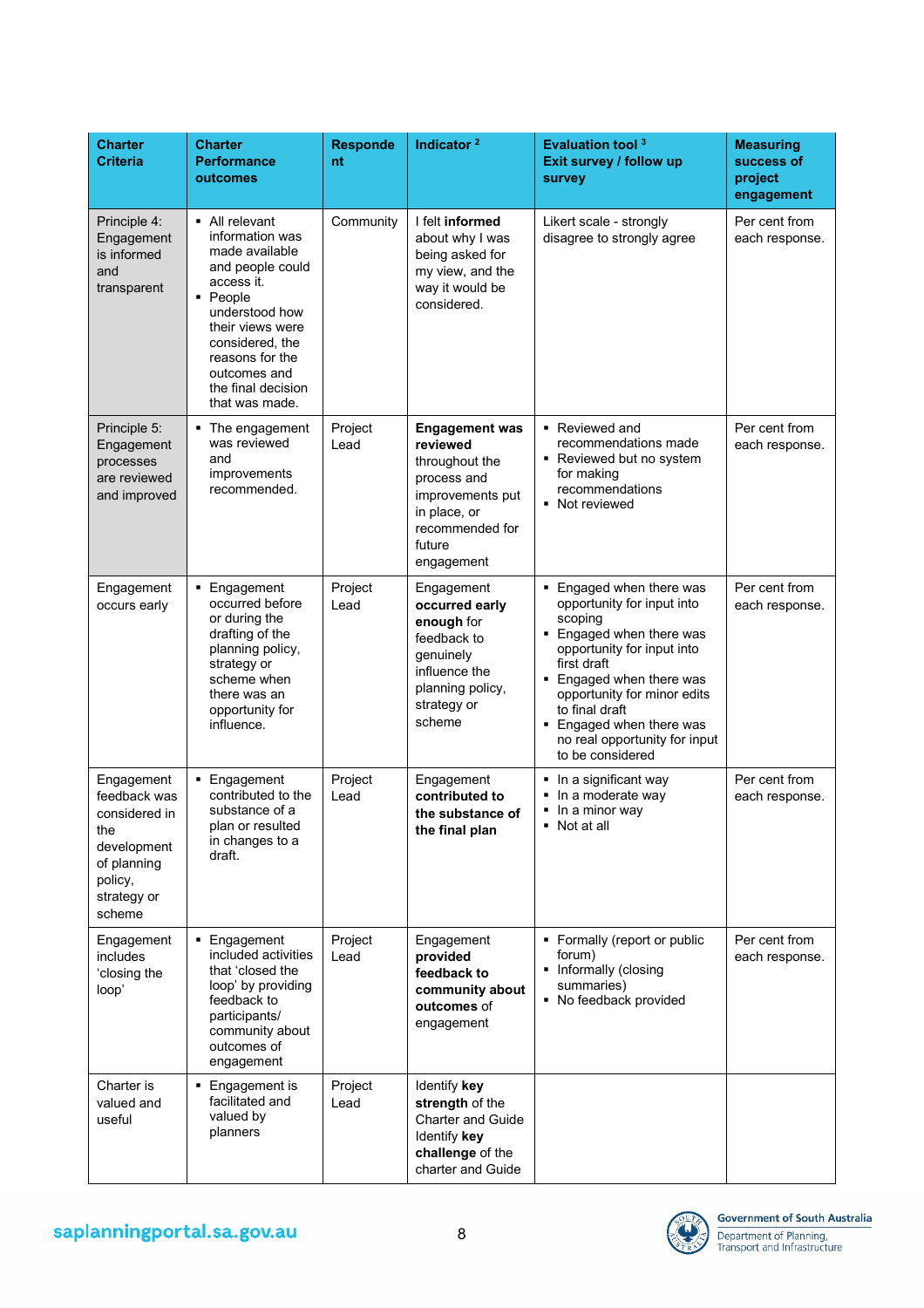# **Appendix B: Stakeholder and Community Mapping**

| <b>Stakeholder</b>                                                                                                                                                                                        | <b>Level of</b><br><b>interest</b> | Level of<br>engagement             |
|-----------------------------------------------------------------------------------------------------------------------------------------------------------------------------------------------------------|------------------------------------|------------------------------------|
| <b>Ministers and State Agencies</b>                                                                                                                                                                       |                                    |                                    |
| Minister for Planning and Office of the Minister                                                                                                                                                          | High                               | Inform, Consult and<br>Collaborate |
| State government departments & agencies - senior managers<br>DPTI, ODASA, SAFECOM, CFS, EPA, DEW, PIRSA, DHWB,<br>DHS, Renewal SA, DPTI - Transport Division, DPC, DEM,                                   | High                               | Inform, Consult and<br>Collaborate |
| Ministerial Advisory Committees/ Liaison Groups<br>Development Industry Committee, Industry Liaison Group, Local<br>Government Advisory Group, Community Participation &<br>Sustainability Committee, CAT | High                               | Inform and Consult                 |
| <b>Committees and Agency Boards</b><br>(including, but not limited to: Premier's Climate Change Council,<br>Coast Protection Board, NRM Boards (or equivalent), Heritage<br>Council).                     | Medium                             | Inform and Consult                 |
| <b>State Members</b>                                                                                                                                                                                      | Medium                             | Inform                             |
| State Government - planning and development, design,<br>environment and state renewal teams                                                                                                               | High                               | Inform and Consult                 |
| DPTI Planning and development team staff                                                                                                                                                                  | Medium                             | Inform and Consult                 |
|                                                                                                                                                                                                           |                                    |                                    |
| Local Government Association of SA                                                                                                                                                                        | High                               | Inform and Consult                 |
| Local Government - CEOs and Senior Managers                                                                                                                                                               | Medium                             | Inform and Consult                 |
| Local Government - Councillors                                                                                                                                                                            | Medium                             | Inform                             |
| Local Government - Planning, Development, Teams                                                                                                                                                           | High                               | Inform and Consult                 |
| Local Government - other non-planning staff                                                                                                                                                               | Medium                             | Inform and Consult                 |
|                                                                                                                                                                                                           |                                    |                                    |
| Representative bodies for SA leaders - Business SA                                                                                                                                                        | Medium                             | Inform and Consult                 |
| Peak body - Local Government Association of South Australia<br>(LGASA)                                                                                                                                    | High                               | Inform and Consult                 |
| Peak Body - Property Council of Australia                                                                                                                                                                 | High                               | Inform and Consult                 |
| Peak Environmental Groups - EDO   QCC                                                                                                                                                                     | High                               | Inform and Consult                 |
| Peak Body - PIA                                                                                                                                                                                           | High                               | Inform and Consult                 |
| Other Peak Bodies - AIA and AILA                                                                                                                                                                          | High                               | Inform and Consult                 |
| Peak Body - HIA / Master Builders                                                                                                                                                                         | High                               | Inform and Consult                 |

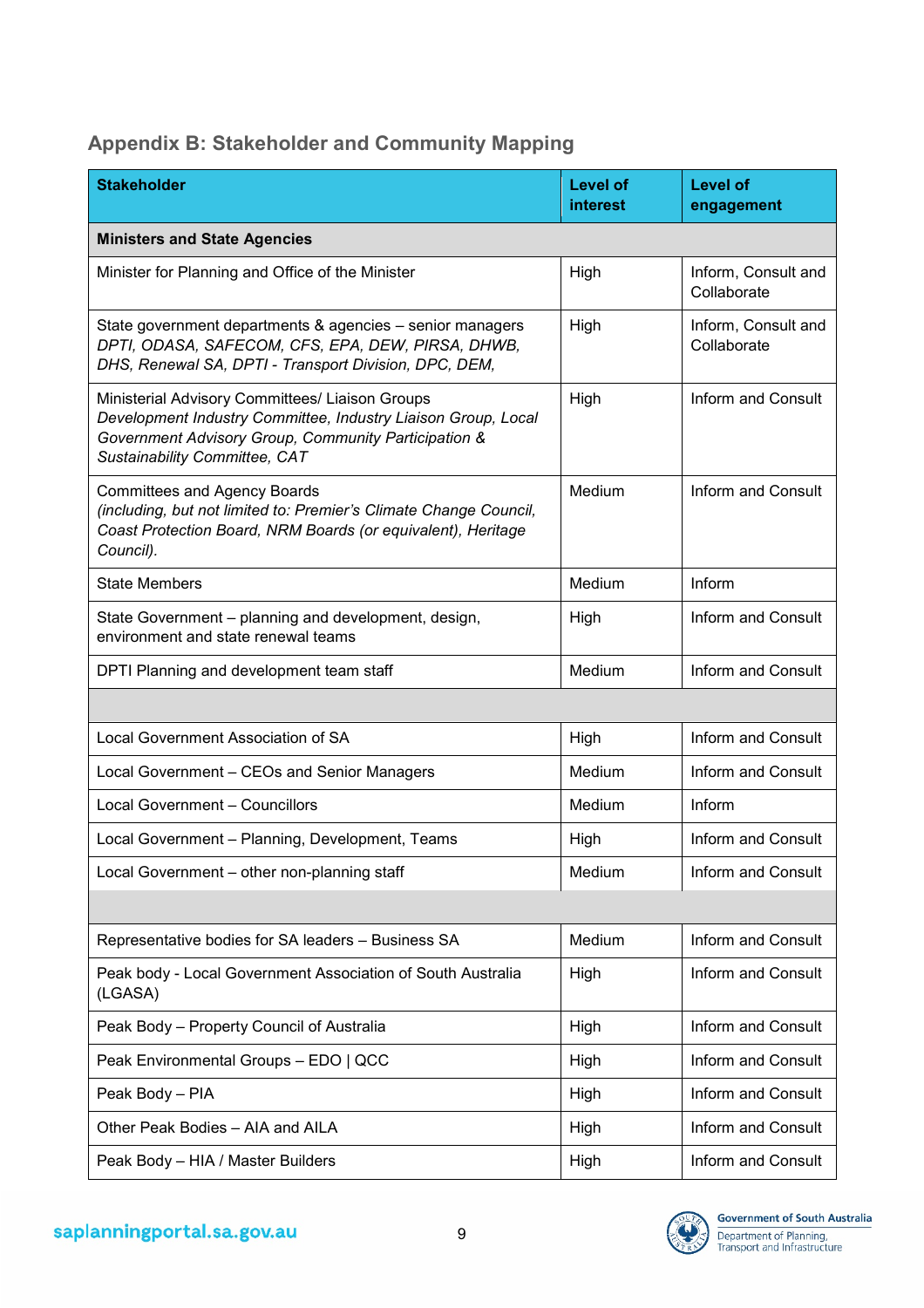| <b>Stakeholder</b>                                                                                                         | Level of<br>interest | Level of<br>engagement             |
|----------------------------------------------------------------------------------------------------------------------------|----------------------|------------------------------------|
| Peak Body - UDIA                                                                                                           | High                 | Inform and Consult                 |
| Industry practitioners – architects, planners, designers                                                                   | Medium               | Inform and Consult                 |
| Thought Leaders – design, industry, environment, planning,<br>education                                                    | Low                  | Inform                             |
| Industry Representative Bodies - Building Certifiers Institute of<br>Australia                                             | Medium               | Inform and Consult                 |
| Allied building professionals                                                                                              | Low                  | Inform                             |
| <b>Advocates and Influencers</b>                                                                                           |                      |                                    |
| As identified by relevant Commission member for their suite of<br><b>SPPs</b>                                              | High                 | Inform, Consult and<br>Collaborate |
| <b>Public and Community Groups</b>                                                                                         |                      |                                    |
| Interest Groups relevant to SPP policy areas (e.g. EDO,<br>Conservation council, Heritage bodies, Community action groups) | Medium/High          | Inform and Consult                 |
| Community Reference Groups - Planning Interest                                                                             | Medium               | Inform and Consult                 |
| General Public - all adults including young adults                                                                         | Medium               | Inform and Consult                 |
| Education sector (e.g. academics, students)                                                                                | Low                  | Inform                             |
| Media (e.g. news and trade journalists, commentators)                                                                      | Medium               | Inform                             |

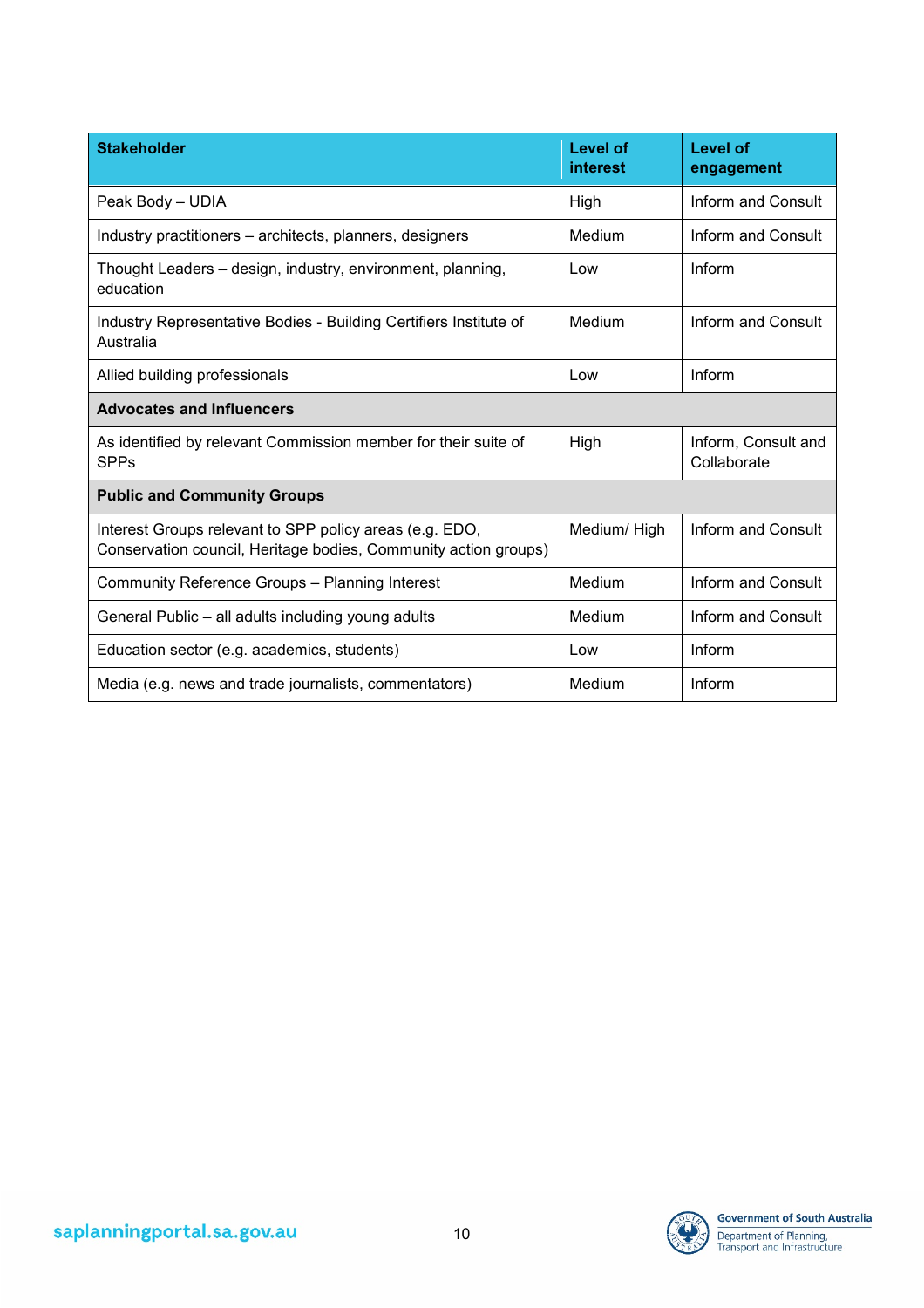# **Appendix C: Calendar of Communications and Engagement Activity**

For all engagement materials produced by the Engagement Team relating to the SPPs, the Commission will be given the opportunity to comment, via their Communication and Engagement Advisor. Similarly, for all engagement activities undertaken by the Engagement Team, Commission members shall be given the opportunity to be involved in face-to-face and other stakeholder consultation activities.

| <b>Engagement Activity, Channels &amp; Methods</b>                                                                                                                                                                                                            | <b>Timing</b>       |
|---------------------------------------------------------------------------------------------------------------------------------------------------------------------------------------------------------------------------------------------------------------|---------------------|
| <b>Early Consultation</b>                                                                                                                                                                                                                                     |                     |
| Consultation with state government agencies and emergency services                                                                                                                                                                                            | January - June 2018 |
| <b>Cross-Agency Reference Group</b>                                                                                                                                                                                                                           | January - June 2018 |
| Draft SPPs review State Planning Commission members                                                                                                                                                                                                           | April - May 2018    |
| State Planning Commission consultation workshop for industry and public<br>on Planning Reform and SPPs                                                                                                                                                        | Thursday 10 May     |
| <b>Planning the Project</b>                                                                                                                                                                                                                                   |                     |
| Preparation of draft SPPs for public consultation including drafting, graphic<br>design etc                                                                                                                                                                   | Throughout June     |
| Filming and production of <b>promotional video</b> on SPPs and their role in the new<br>planning system                                                                                                                                                       | Throughout June     |
| Preparation of SPPs marketing collateral - summary document, digital assets,<br>social media posts, portal copy, YourSAy survey etc                                                                                                                           | Throughout June     |
| <b>Launching the Project</b>                                                                                                                                                                                                                                  |                     |
| Advance EDM announcement to key stakeholders advising when consultation<br>opens and providing copy of draft policies and summary                                                                                                                             | July                |
| Commission Hosted SPPs Launch event, announcing consultation (soft<br>launch with contributors)                                                                                                                                                               | July                |
| Release of SPP Promotional Video featuring Commission member Michael<br>Lennon explaining the policies and how to get involved. Video released at SPP<br>launch event and promoted via SA Planning Portal, Your Say, consultation<br>events and social media. | July                |
| Publication of digital rolling banner on the homepage of the SA Planning Portal<br>and the State Planning Commission website, linking to digital news item<br>announcing publication of consultation on State Planning Policies                               | July                |
| Publication of draft SPPs on 'Have Your Say' consultation page of the SA<br>Planning Portal, including summary document and video                                                                                                                             | July                |
| Publication of draft SPPs for consultation on the YourSAY webpage, including<br>survey, discussion forum, summary document and video                                                                                                                          | July                |
| Print and Online version of the SPP summary document published on the State<br>Planning Policies webpage of the SA Planning Porta and YourSAy website.<br>Printed copies available in Emu room, L5 foyer & at consultation events.                            | July                |
| Announcement of launch of SPP consultation on Council Connect                                                                                                                                                                                                 | July                |

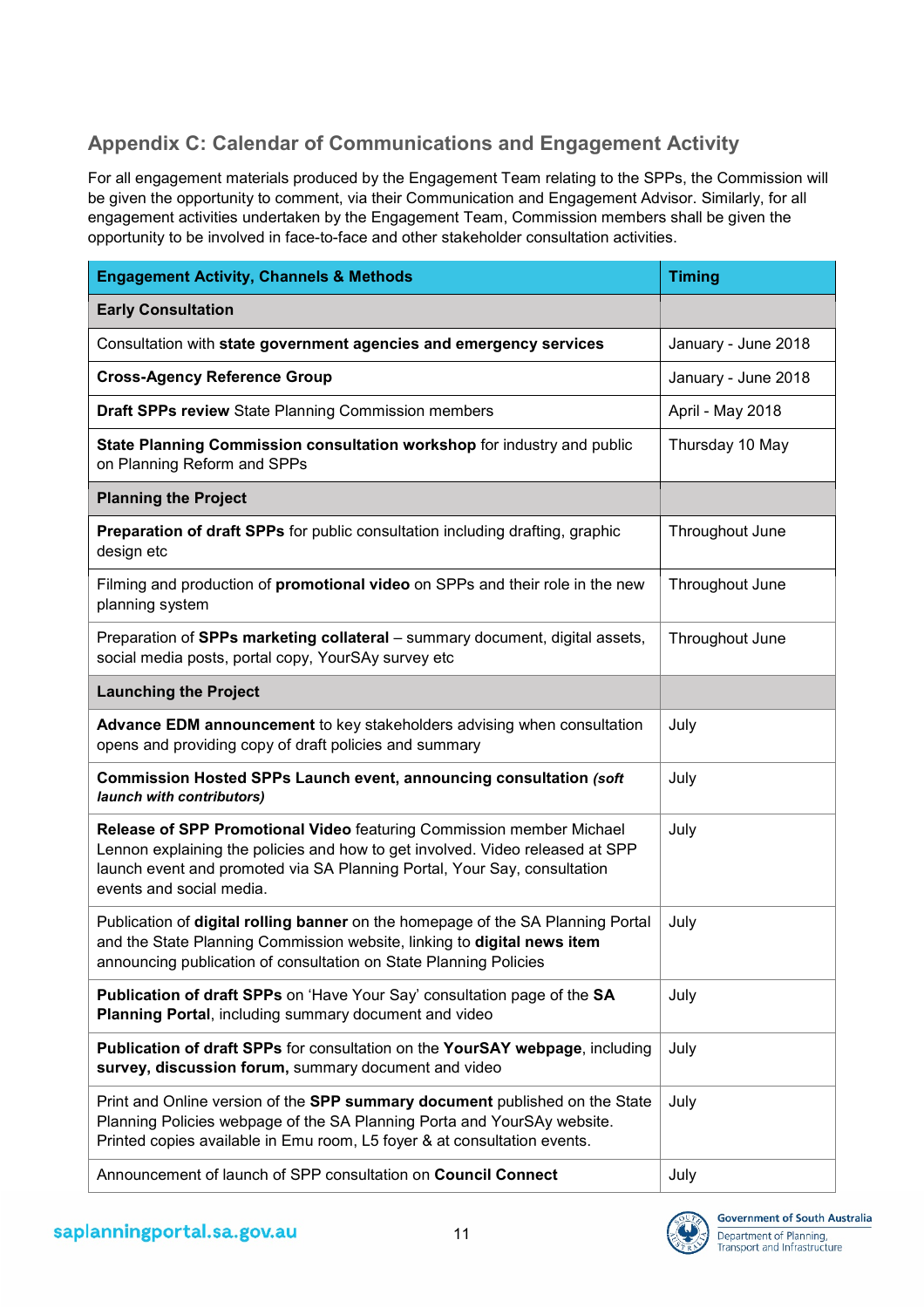| <b>Engagement Activity, Channels &amp; Methods</b>                                                                                                                                                              | <b>Timing</b>     |  |
|-----------------------------------------------------------------------------------------------------------------------------------------------------------------------------------------------------------------|-------------------|--|
| EDM to key stakeholder groups announcing the release of the consultation<br>paper, summary paper and video                                                                                                      | July              |  |
| Issue of State Planning Commission media release announcing SPP's on<br>consultation.                                                                                                                           | July              |  |
| Announcement of launch of SPP consultation on DPTI and Commission social<br>media platforms (Linkedin, Facebook, Twitter)                                                                                       | July              |  |
| Announcement of the release of draft SPPs for consultation in DPTI A Friday<br><b>Note</b>                                                                                                                      | July              |  |
| Internal GM Staff Announcement launching SPP consultation period and<br>congratulating team on milestone                                                                                                        | July              |  |
| <b>Public Engagement</b>                                                                                                                                                                                        |                   |  |
| Social media posts promoting Have Your Say on SPPs throughout<br>consultation period on DPTI and Commission social media platforms<br>(Linkedin, Facebook, Twitter)                                             | July to September |  |
| Social media posts promoting SPP video explaining draft policies and how to<br>get involved via SA Planning Portal, Your Say etc on DPTI and Commission<br>social media platforms (Linkedin, Facebook, Twitter) | July to September |  |
| EDMs to key government agencies encouraging them to share consultation<br>paper with their stakeholders including consultation document, summary papers,<br>web links and video                                 | July to September |  |
| <b>EDM to LGA</b> encouraging them to share consultation paper with local councils<br>and announce digital package and information for communities will be provided<br>shortly                                  | July to September |  |
| Display/Booth at public/community events - such as Royal Adelaide Show                                                                                                                                          | July to September |  |
| Articles in DPTI Planning Ahead eNews (plus scheduled reminders prior to<br>close of consultation)                                                                                                              | July to September |  |
| Articles in DPTI Building Standard eNews (plus scheduled reminders prior to<br>close of consultation)                                                                                                           | July to September |  |
| Provision of SPP collateral, information and digital collateral to local councils<br>to inform their community as requested                                                                                     | July to September |  |
| <b>Email Banner</b> on Planning Reform staff email address block advising of SPPs<br>on consultation                                                                                                            | July to September |  |
| Host SPP Live Chat on Council Connect                                                                                                                                                                           | August            |  |
| DPTI Open House Drop In Sessions, Emu Meeting Room, Lower Ground Flr,<br><b>Flinders St</b>                                                                                                                     | August            |  |
| DPTI led LGA industry workshop on SPPs including live stream to regional<br>councils                                                                                                                            | August            |  |